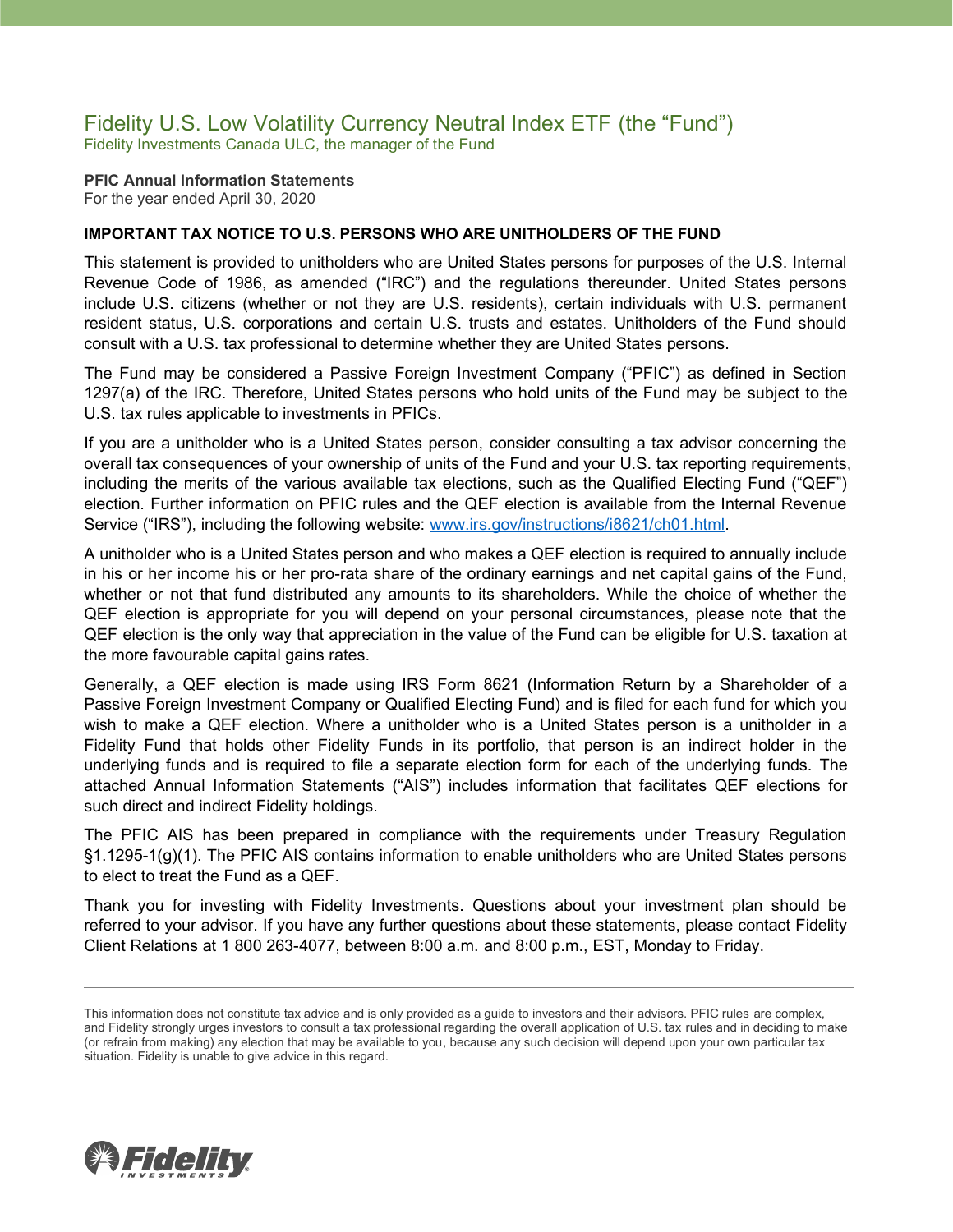# Fidelity U.S. Low Volatility Currency Neutral Index ETF

### **PFIC Annual Information Statements (US\$)**

For the Fund's PFIC taxation year ended April 30, 2020

- 1. This Information Statement applies to the PFIC taxation year of Fidelity U.S. Low Volatility Currency Neutral Index ETF (the "Fund") commencing on May 1, 2019 and ending on April 30, 2020.
- 2. The per-unit, per-day amounts of ordinary earnings and net capital gains of the Fund and its lower-tier Fund(s) as applicable, for the period specified in paragraph (1) are provided in the table:

| <b>FIDELITY FUND HELD DIRECTLY</b>                         |                                       | <b>ORDINARY</b><br><b>EARNINGS \$</b> | <b>NET CAPITAL</b><br><b>GAIN \$</b>             |                                              |
|------------------------------------------------------------|---------------------------------------|---------------------------------------|--------------------------------------------------|----------------------------------------------|
| Fidelity U.S. Low Volatility Currency Neutral Index ETF    |                                       | 0.00000000                            | 0.00000000                                       |                                              |
| <b>FIDELITY LOWER-TIER FUNDS HELD</b><br><b>INDIRECTLY</b> | <b>ORDINARY</b><br><b>EARNINGS \$</b> | <b>NET CAPITAL</b><br><b>GAIN \$</b>  | <b>FUND'S U.S. TAX</b><br><b>YEAR COMMENCING</b> | <b>FUND'S U.S. TAX</b><br><b>YEAR ENDING</b> |
| Fidelity U.S. Low Volatility Index<br><b>ETF</b>           | 0.00618084                            | 0.00002824                            | May 1, 2019                                      | April 30, 2020                               |
| Fidelity U.S. Money Market<br><b>Investment Trust</b>      | 0.00000125                            | 0.00000000                            | May 1, 2019                                      | April 30, 2020                               |

To determine your pro-rata share of the amounts of ordinary earnings and net capital gains of the Fund and each of its lower-tier Fund(s) held directly and indirectly, as applicable, multiply the per-unit per-day amounts indicated above by the number of units of the Fund held and the number of days you held the units during the Fund's PFIC taxation year.

Here is an example to illustrate the calculation using the per-unit, per-day factors.

You own 100 units of Fund A from the period May 1, 2019 through October 31, 2019. You purchased an additional 100 units of Fund A on November 1, 2019. You did not sell any units of the Fund at any time during the year. Fund A has a PFIC taxation year end of April 30, 2020.

The Fund's ordinary earnings were \$0.001 per unit, per day.

Result: Your ordinary earnings for 2020 of the directly held Fund are (\$0.001 \* 183 days \* 100) + (\$0.001 \*181 days $*$  200) = \$54.50

Use the same calculation method in the example above to determine your pro-rata share of the amounts of ordinary earnings and capital gains for any applicable lower-tier Fund(s).